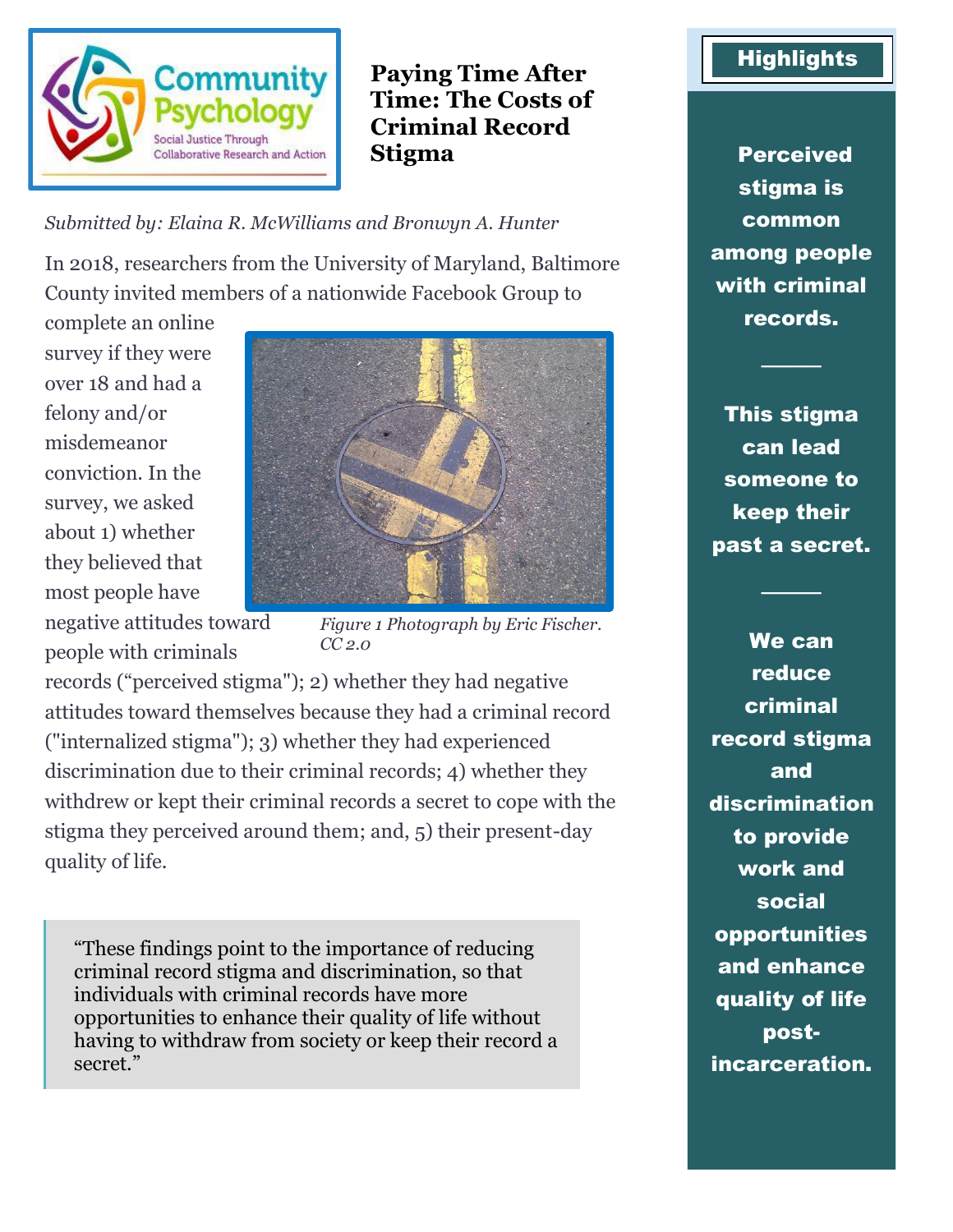One hundred and ninety-eight people shared their experiences in our survey. This group of respondents included 116 men and 82 women who reported a diverse array of racial and ethnic backgrounds. They resided in 182 unique zip codes across 27 states. This study explored the many ways that criminal record stigma can impact people's day to day experiences. We invited them to share about their experiences of discrimination, how they see themselves, how they cope, and how they feel about their quality of life.

Our findings illustrate the prevalence of criminal record stigma and discrimination. Individuals may withdraw or keep their record a secret to protect themselves from judgement and mistreatment. Our

# HOW DID A COMMUNITY PSYCHOLOGY PERSPECTIVE INFORM YOUR WORK?

Community psychologists attend to ongoing interactions between individuals and their environment, and to how these interactions impact individual and collective wellbeing. This study demonstrated that negative societal attitudes toward individuals with criminal records and individual attempts to cope with these attitudes can impact individual quality of life.

findings also suggest that criminal record stigma can lead to decreased quality of life for individuals with criminal records, and that their quality of life may particularly be hindered when they feel the need to keep their criminal record a secret.

### *Results*

- ➢ It was common for participants to feel that the general public looked down on people with criminal records and to have personally experienced multiple forms of criminal recordbased discrimination.
- ➢ Survey participants did not see themselves as flawed just because they had a criminal record.
- ➢ Criminal record stigma was linked to decreased quality of life among our participants.
- ➢ Withdrawing from other people because of having a criminal record was also linked to decreased quality of life.
- ➢ Participants who felt they had to keep their record a secret in response to criminal record stigma reported decreased quality of life.

### *Conclusions*

Anti-stigma campaigns are needed to counter the criminal record stigma that our participants perceived and reduce the discrimination they encountered. Furthermore, laws should protect individuals from stigma-related rejection. This will reduce their need to use secrecy when seeking new opportunities to re-engage with their communities.